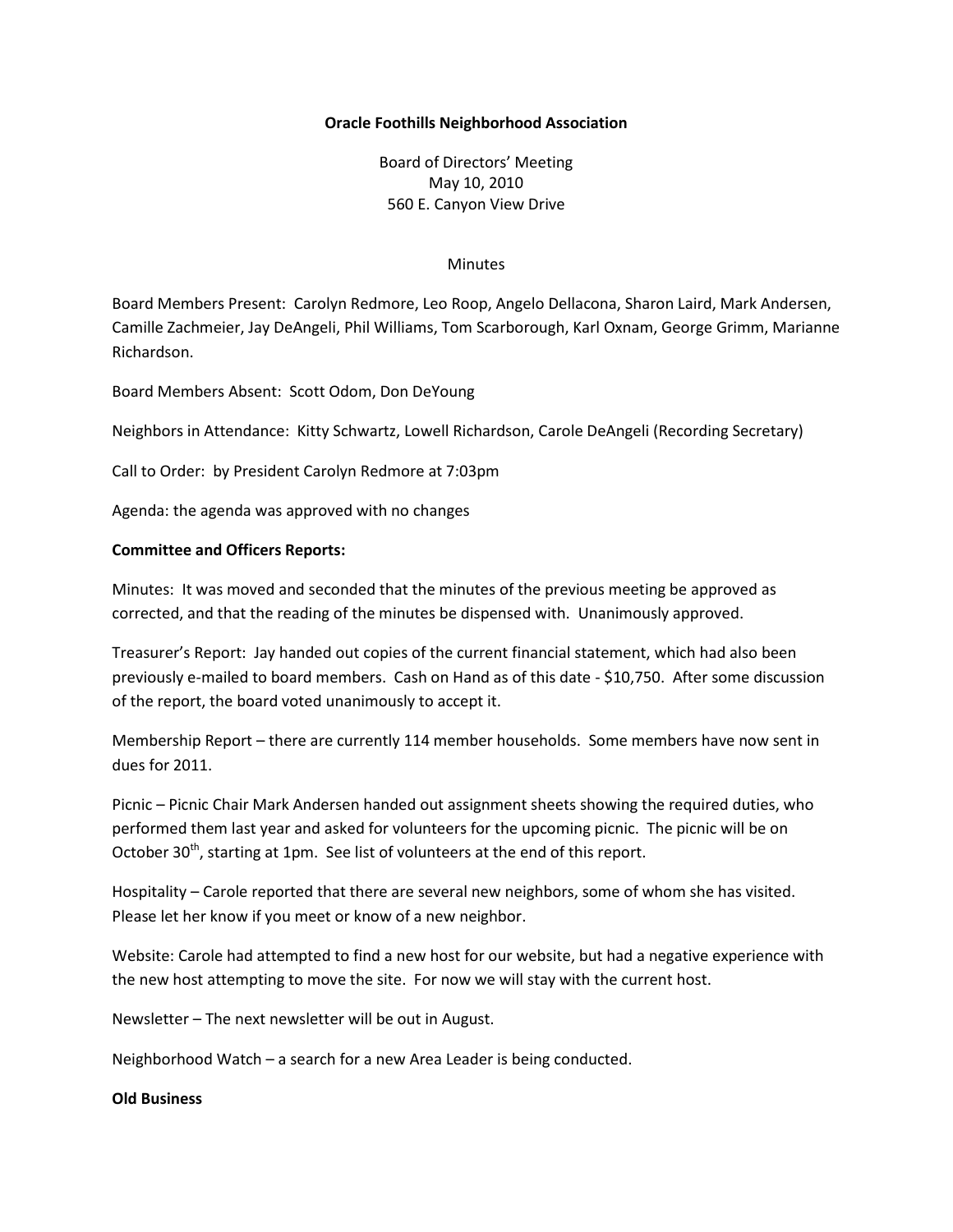Triangle Park plaque dedication – nothing new to report. Carolyn has not been able to make contact with the Genematas family to arrange a dedication.

Roadside Trimming – Jay reported that after contacting the county to tell them that we were planning to trim and to ask them to pick up the debris, they sent out a contractor to do the trimming. The contractor trimmed vegetation along the roadways on Yvon, Maria and Genematas. There was one complaint from a neighbor that the trimming was a bit too aggressive.

Signs – The No Solicitors sign on Agave Drive has been tagged several times and has been removed temporarily. The Neighborhood Watch sign, which had also been tagged multiple times, was replaced by the county.

Graffiti – It has now been 3 weeks since the last graffiti incident. The sheriff's department has been involved, interviewing suspects and doing stakeouts. Ann Day's office was instrumental in applying pressure to the sheriff's department to take action.

### **New Business**

Annual Meeting – The meeting will be held on September 18<sup>th</sup> at Dove of Peace Lutheran Church, 665 W. Roller Coaster Rd. The room has been reserved. Carolyn asked for ideas on speakers. George Grimm suggested that former neighbor, Liz Bernays, who has a new book on Oracle Foothills, might be a good choice. Carole will contact Liz. Carole reminded Carolyn of the speaker from the D.A.'s office who could speak about crime. Carole, Kitty and Karl will be the Annual Meeting committee.

Nominating Committee – Angelo, Sharon and Phil volunteered to be the nominating committee. Carolyn will contact current board members to determine if they wish to serve again. The slate needs to be in place by the August board meeting so that it can be approved for the newsletter and the annual meeting.

Audit Committee – Leo and Camille will conduct the audit of the association books prior to the Annual Meeting.

Donation Request – Carolyn has received a request from B.J. Cordova of Tucson Clean and Beautiful to donate matching funds to a project to teach at-risk teenagers about landscaping. After some discussion, it was moved, seconded and approved that OFNA add a budget line in 2011 for charity donations of \$200. Carolyn will contact B.J. for more information on the program.

Next Meeting – the next meeting will be held on August 23, 7pm at the home of George Grimm, 431 E. Yvon Drive.

Adjournment – the meeting was adjourned at 8:28pm.

Carole DeAngeli Recording Secretary

Attachment: 2010 Picnic Volunteer List